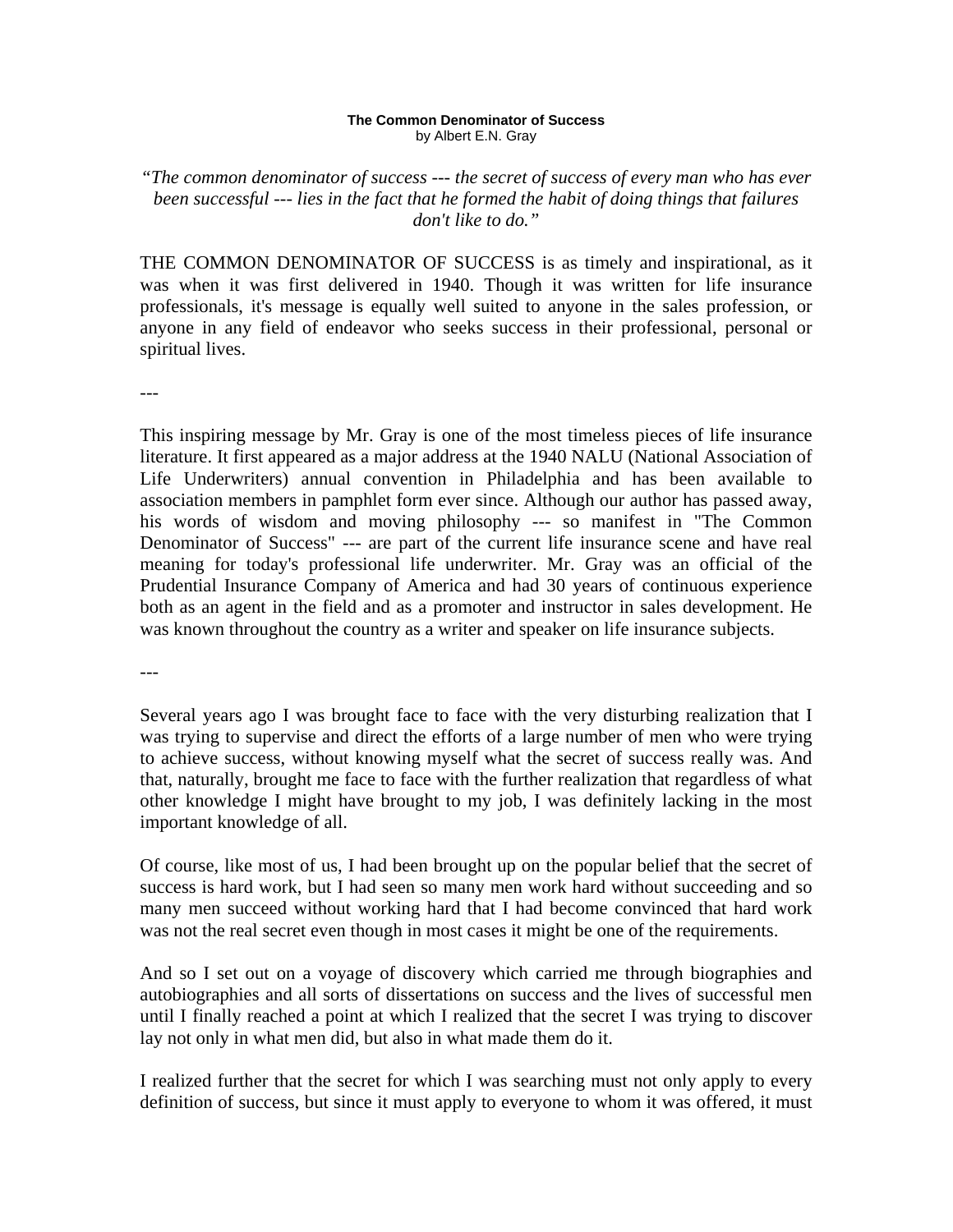also apply to everyone who had ever been successful. In short, I was looking for the common denominator of success.

And because that is exactly what I was looking for, that is exactly what I found.

But this common denominator of success is so big, so powerful, and so vitally important to your future and mine that I'm not going to make a speech about it. I'm just going to "lay it on the line" in words of one syllable, so simple that everyone can understand them.

The common denominator of success --- the secret of success of every man who has ever been successful --- lies in the fact that he formed the habit of doing things that failures don't like to do.

It's just as true as it sounds and it's just as simple as it seems. You can hold it up to the light, you can put it to the acid test, and you can kick it around until it's worn out, but when you are all through with it, it will still be the common denominator of success, whether you like it or not.

It will still explain why men have come into this business of ours with every apparent qualification for success and given us our most disappointing failures, while others have come in and achieved outstanding success in spite of many obvious and discouraging handicaps. And since it will also explain your future, it would seem to be a mighty good idea for you to use it in determining just what sort of a future you are going to have. In other words, let's take this big, all-embracing secret and boil it down to fit the individual you.

If the secret of success lies in forming the habit of doing things that failures don't like to do, let's start the boiling-down process by determining what are the things that failures don't like to do. The things that failures don't like to do are the very things that you and I and other human beings, including successful men, naturally don't like to do. In other words, we've got to realize right from the start that success is something which is achieved by the minority of men, and is therefore unnatural and not to be achieved by following our natural likes and dislikes nor by being guided by our natural preferences and prejudices.

The things that failures don't like to do, in general, are too obvious for us to discuss them here, and so, since our success is to be achieved in the sale of life insurance, let us move on to a discussion of the things that we as life insurance men don't like to do. Here, too, the things we don't like to do are too many to permit specific discussion, but I think they can all be disposed of by saying that they all emanate from one basic dislike peculiar to our type of selling. We don't like to call on people who don't want to see us and talk to them about something they don't want to talk about. Any reluctance to follow a definite prospecting program, to use prepared sales talks, to organize time and to organize effort are all caused by this one basic dislike.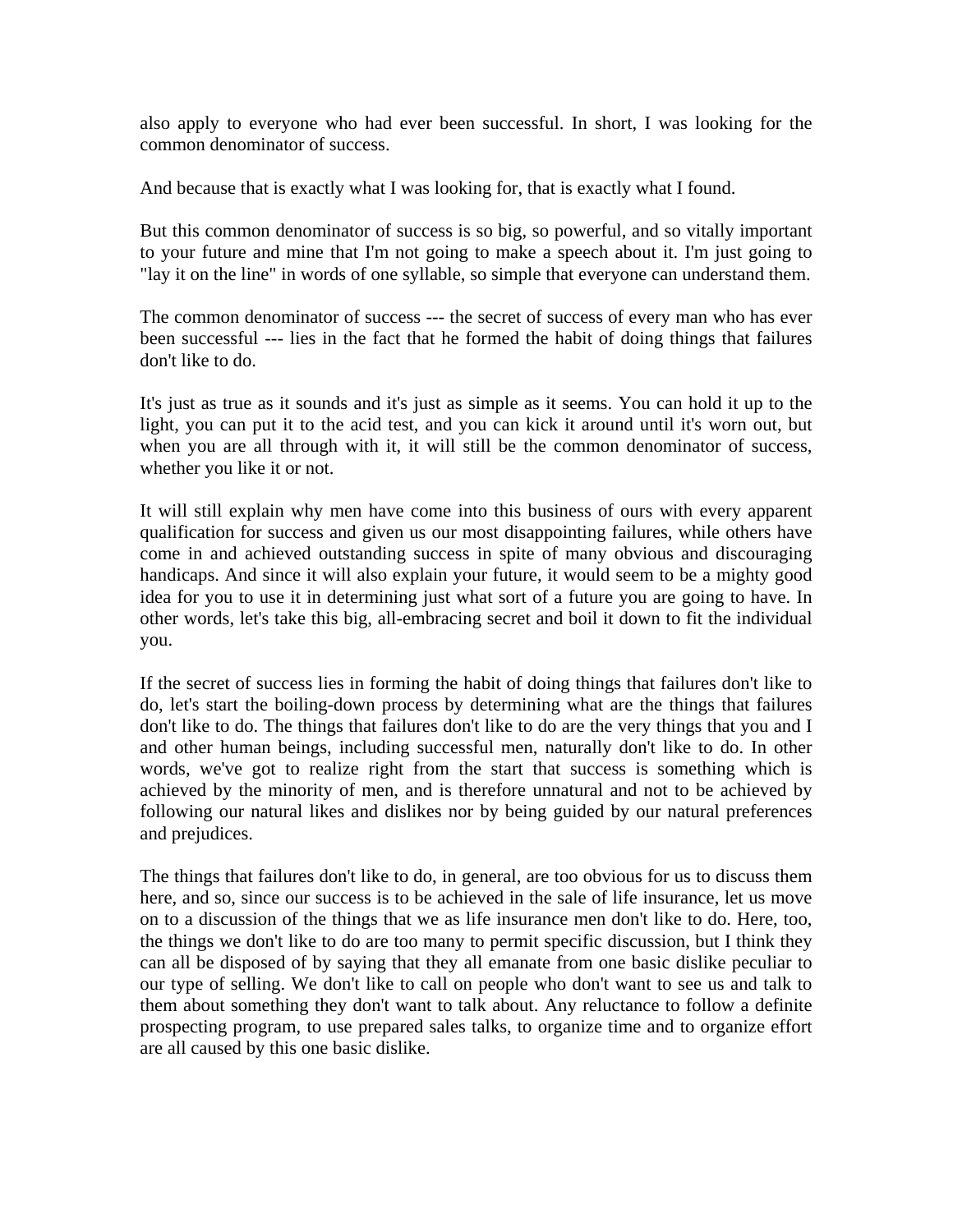Perhaps you have wondered what is behind this peculiar lack of welcome on the part of our prospective buyers. Isn't it due to the fact that our prospects are human too? And isn't it true that the average human being is not big enough to buy life insurance of his own accord and is therefore prone to escape our efforts to make him bigger or persuade him to do something he doesn't want to do by striking at the most important weakness we possess: namely, our desire to be appreciated? Perhaps you have been discouraged by a feeling that you were born subject to certain dislikes peculiar to you, with which the successful men in our business are not afflicted.

Perhaps you have wondered why it is that our biggest producers seem to like to do the things that you don't like to do.

They don't! And I think this is the most encouraging statement I have ever offered to a group of life insurance salesmen.

But if they don't like to do these things, then why do they do them? Because by doing the things they don't like to do, they can accomplish the things they want to accomplish. Successful men are influenced by the desire for pleasing results. Failures are influenced by the desire for pleasing methods and are inclined to be satisfied with such results as can be obtained by doing things they like to do.

Why are successful men able to do things they don't like to do while failures are not? Because successful men have a purpose strong enough to make them form the habit of doing things they don't like to do in order to accomplish the purpose they want to accomplish.

Sometimes even our best producers get into a slump. When a man goes into a slump, it simply means that he has reached a point at which, for the time being, the things he doesn't like to do have become more important than his reasons for doing them. And may I pause to suggest to you managers and general agents that when one of your good producers goes into a slump, the less you talk about his production and the more you talk about his purpose, the sooner you will pull him out of his slump?

Many men with whom I have discussed this common denominator of success have said at this point, "But I have a family to support and I have to have a living for my family and myself. Isn't that enough of a purpose?"

No, it isn't. It isn't a sufficiently strong purpose to make you form the habit of doing the things you don't like to do for the very simple reasons that it is easier to adjust ourselves to the hardships of a poor living than it is to adjust ourselves to the hardships of making a better one. If you doubt me, just think of all the things you are willing to go without in order to avoid doing the things you don't like to do. All of which seems to prove that the strength which holds you to your purpose is not your own strength but the strength of the purpose itself.

Now let's see why habit belongs so importantly in this common denominator of success.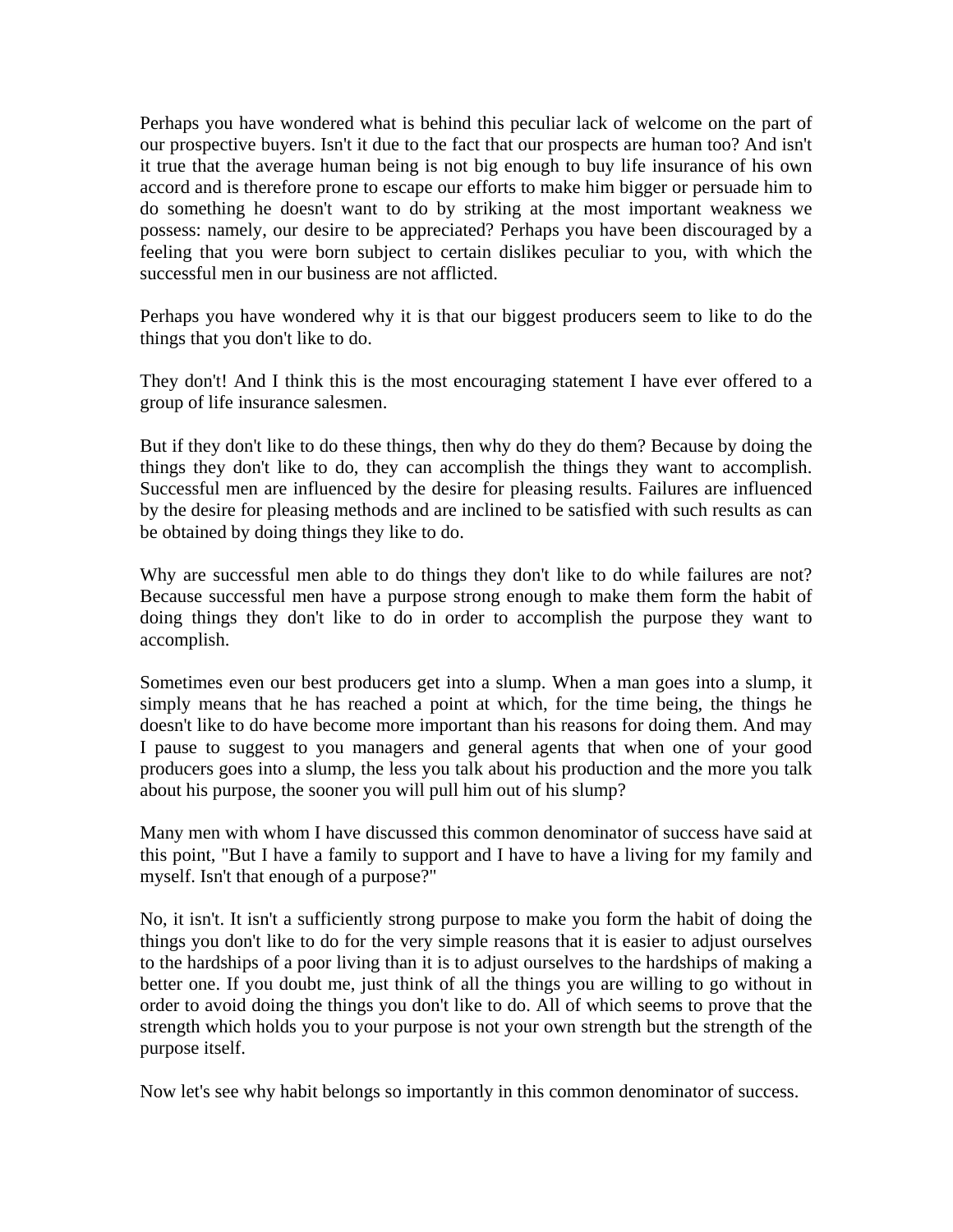Men are creatures of habit just as machines are creatures of momentum, for habit is nothing more or less than momentum translated from the concrete into the abstract. Can you picture the problem that would face our mechanical engineers if there were no such thing as momentum? Speed would be impossible because the highest speed at which any vehicle could be moved would be the first speed at which it could be broken away from a standstill. Elevators could not be made to rise, airplanes could not be made to fly, and the entire world of mechanics would find itself in a total state of helplessness. Then who are you and I to think that we can do with our own human nature what the finest engineers in the world could not do with the finest machinery that was ever built?

Every single qualification for success is acquired through habit. Men form habits and habits form futures. If you do not deliberately form good habits, then unconsciously you will form bad ones. You are the kind of man you are because you have formed the habit of being that kind of man, and the only way you can change is through habit.

The success habits in life insurance selling are divided into four main groups:

- 1. Prospecting habits
- 2. Calling habits
- 3. Selling habits
- 4. Working habits

Let's discuss these habit groups in their order.

Any successful life insurance salesman will tell you that it is easier to sell life insurance to people who don't want it than it is to find people who do want it, but if you have not deliberately formed the habit of prospecting for needs, regardless of wants, then unconsciously you have formed the habit of limiting your prospecting to people who want life insurance and therein lies the one and only real reason for lack of prospects.

As to calling habits, unless you have deliberately formed the habit of calling on people who are able to buy but unwilling to listen, then unconsciously you have formed the habit of calling on people who are willing to listen but unable to buy.

As to selling habits, unless you have deliberately formed the habit of calling on prospects determined to make them see their reasons for buying life insurance, then unconsciously you have formed the habit of calling on prospects in a state of mind in which you are willing to let them make you see their reasons for not buying it.

As to working habits, if you will take care of the other three groups, the working habits will generally take care of themselves because under working habits are included study and preparation, organization of time and efforts, records, analyses, etc. Certainly you're not going to take the trouble to learn interest-arousing approaches and sales talks unless you're going to use them. You're not going to plan your day's work when you know in your heart that you're not going to carry out your plans. And you're certainly not going to keep an honest record of things you haven't done or of results you haven't achieved. So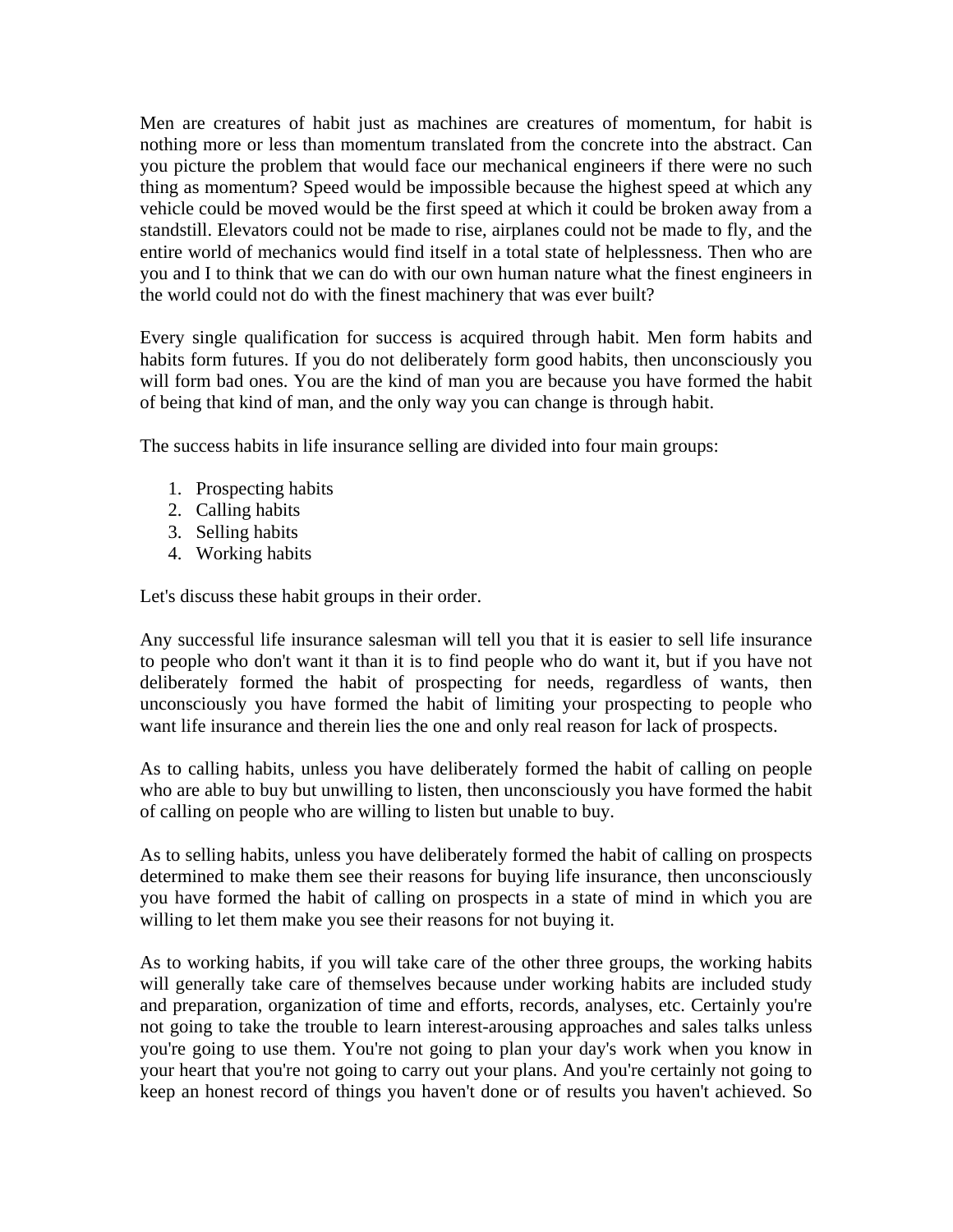let's not worry so much about the fourth group of success habits, for if you are taking care of the first three groups, most of the working habits will take care of themselves and you'll be able to afford a secretary to take care of the rest of them for you.

But before you decide to adopt these success habits, let me warn you of the importance of habit to your decision. I have attended many sales meetings and sales congresses during the past ten years and have often wondered why, in spite of the fact that there is so much good in them, so many men seem to get so little lasting good out of them. Perhaps you have attended sales meetings in the past and have left determined to do the things that would make you successful or more successful only to find your decision or determination waning at just the time when it should be put into effect or practice.

Here's the answer. Any resolution or decision you make is simply a promise to yourself, which isn't worth a tinker's dam unless you have formed the habit of making it and keeping it. And you won't form the habit of making it and keeping it unless right at the start you link it with a definite purpose that can be accomplished by keeping it. In other words, any resolution or decision you make today has to be made again tomorrow, and the next day, and the next, and the next, and so on. And it not only has to be made each day, but it has to be kept each day, for if you miss one day in the making or keeping of it, you've got to go back and begin all over again. But if you continue the process of making it each morning and keeping it each day, you will finally wake up some morning a different man in a different world, and you will wonder what has happened to you and the world you used to live in.

Here's what has happened. Your resolution or decision has become a habit and you don't have to make it on this particular morning. And the reason for your seeming like a different man living in a different world lies in the fact that for the first time in your life, you have become master of yourself and master of your likes and dislikes by surrendering to your purpose in life. That is why behind every success there must be a purpose and that is what makes purpose so important to your future. For in the last analysis, your future is not going to depend on economic conditions or outside influences of circumstances over which you have no control. Your future is going to depend on your purpose in life. So let's talk about purpose.

First of all, your purpose must be practical and not visionary. Some time ago, I talked with a man who thought he had a purpose which was more important to him than income. He was interested in the sufferings of his fellow man, and he wanted to be placed in a position to alleviate that suffering. But when he analyzed his real feeling, we discovered, and he admitted it, that what he really wanted was a real nice job dispensing charity with other people's money and being well paid for it, along with the appreciation and feeling of importance that would naturally go with such a job.

But in making your purpose practical, be careful not to make it logical. Make it a purpose of the sentimental or emotional type. Remember needs are logical while wants and desires are sentimental and emotional. Your needs will push you just so far, but when your needs are satisfied, they will stop pushing you. If, however, your purpose is in terms